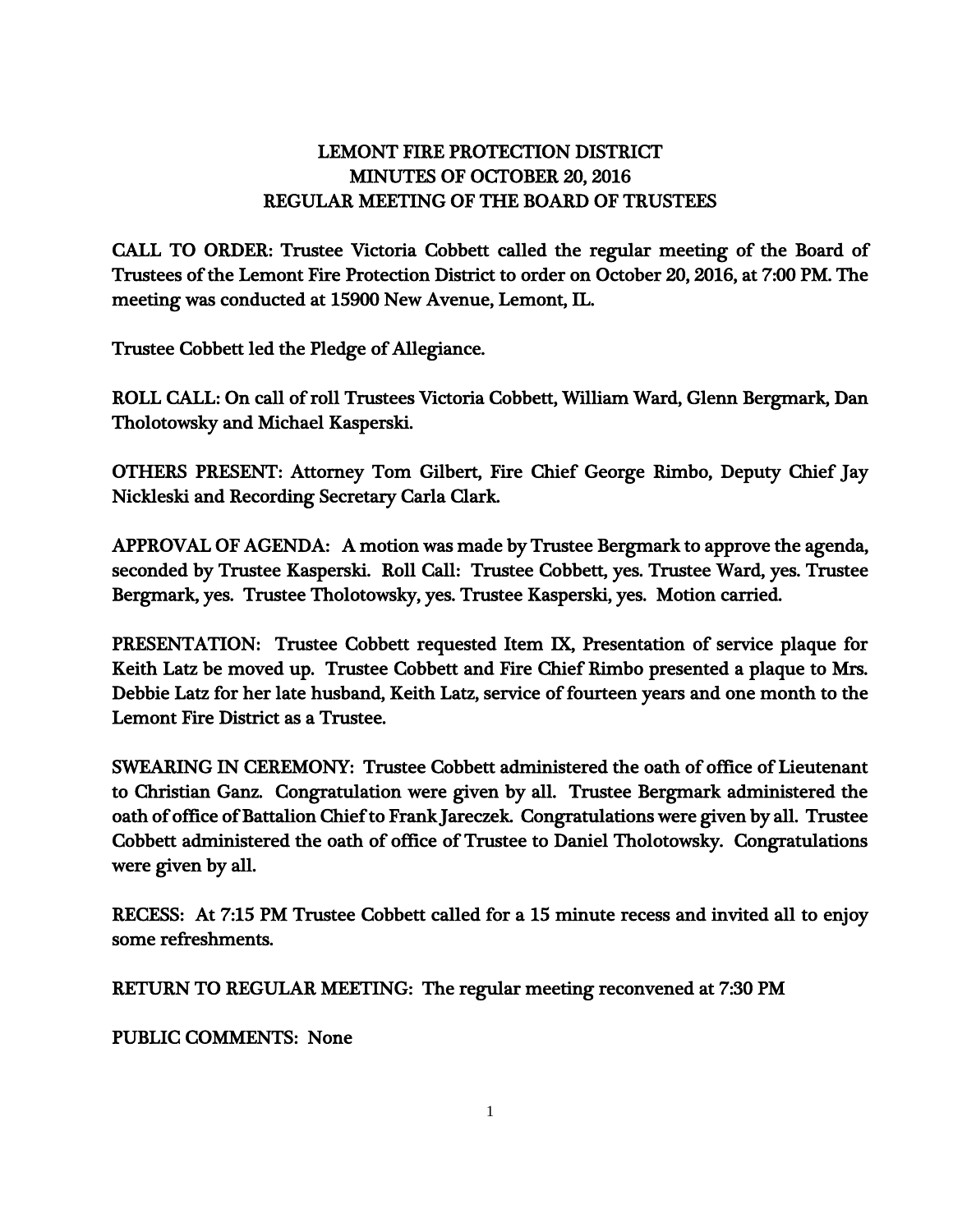APPROVAL OF MINUTES: A motion was made, under consent agenda, by Trustee Kasperski to approve the September 15, 2016, regular meeting minutes, October 6, 2016, special meeting minutes, and the October 6, 2016, closed session minutes, seconded by Trustee Tholotowsky. Roll Call: Trustee Cobbett, yes. Trustee Ward, yes. Trustee Tholotowsky, yes. Trustee Bergmark, yes. Trustee Kasperski, yes. Motion carried.

TREASURER'S REPORT: A motion was made by Trustee Bergmark to appoint Trustee Mike Kasperski, Treasurer**,** seconded by Trustee Ward**.** Roll Call: Trustee Cobbett, yes. Trustee Ward, yes. Trustee Tholotowsky, yes. Trustee Bergmark, yes. Trustee Kasperski, yes. Motion carried.

Trustee Kasperski read the bill listing totaling \$948,616.28. Trustee Kasperski made a motion to approve the Treasurer's report as presented, seconded by Trustee Ward. Roll Call: Trustee Cobbett, yes. Trustee Ward, yes. Trustee Tholotowsky, yes. Trustee Bergmark, yes. Trustee Kasperski, yes. Motion carried.

COMMUNICATIONS FROM THE BOARD: Trustee Ward presented Trustee Cobbett with his letter of resignation, effective October 21, 2016. He stated that he and his wife are moving to Florida at the end of the month. Trustee Cobbett presented Trustee Ward with a service plaque for his two years ten months service to the Lemont FPD as Trustee.

## ATTORNEY REPORT: None

CHIEF'S REPORT: Deputy Chief Nickleski updated the Board on apparatus, training and the various meetings he attended since last meeting. He stated we responded to 284 calls in September which is a 2.5% increase over September, 2015. Deputy Chief Nickleski stated that employees logged in 1207 hours of training for the month of September. He stated we took delivery of our new ladder truck on September 18, 2016. He stated that training is being done currently and that it will be a few months before it is placed into service.

Chief Rimbo informed the Trustees that Public Educator, Sandy Dominik, will be receiving the 2016 New Horizon Award from the Illinois Fire Inspectors Association at their luncheon on October 28<sup>th</sup> and congratulated her on her achievement. Chief Rimbo congratulated EMS Coordinator, Tina Pirc, for completing the 26.2 miles in the Chicago marathon in  $5\frac{1}{2}$  hours. He stated Illinois American Water has given us a \$700.00 grant which will be used to purchase struts. Trustee Kasperski commented on our new ladder truck stating that since it has been driving around town he has gotten comments on the cost of the vehicle and he wanted to let the residents know that this is more than just a piece of apparatus, it is a tool that will help our firefighters perform their jobs more efficiently and safely.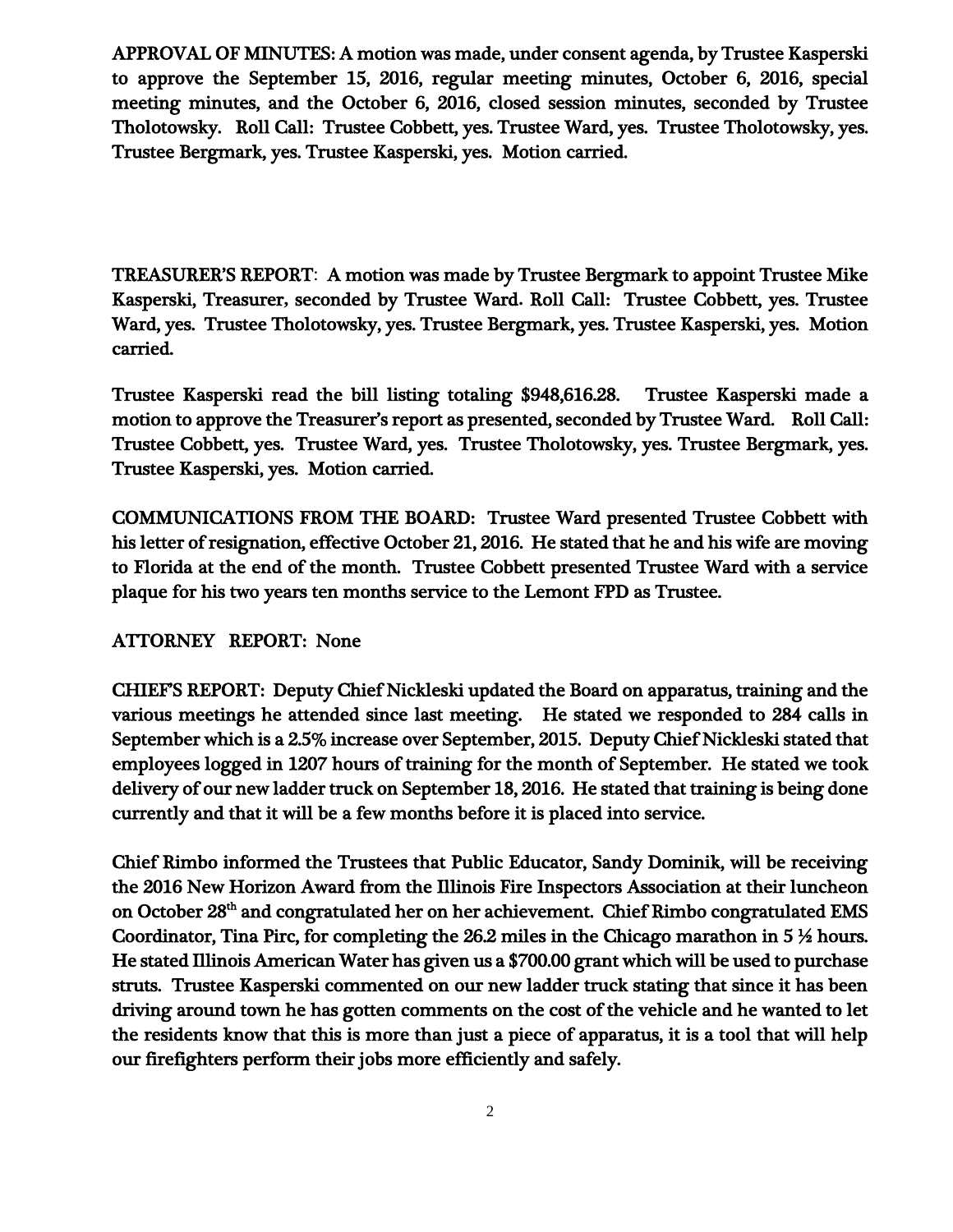## OLD BUSINESS: None

NEW BUSINESS: A motion was made by Trustee Tholotowsky to purchase a digital fire extinguisher training system from Bullex at a cost of \$13,826.99, seconded by Trustee Kasperski. Roll Call: Trustee Cobbett, yes. Trustee Ward, yes. Trustee Tholotowsky, yes. Trustee Bergmark, yes. Trustee Kasperski, yes. Motion carried.

A motion was made by Trustee Bergmark to appoint Executive Assistant, Carla Clark, as the Local Election Official for the consolidated election on April 4, 2017, seconded by Trustee Kasperski. Roll Call: Trustee Cobbett, yes. Trustee Ward, yes. Trustee Tholotowsky, yes. Trustee Bergmark, yes. Trustee Kasperski, yes. Motion carried.

Chief Rimbo stated that with Dan Tholotowsky stepping down as our Part-time Fire Marshal he is recommending that the Trustees hire our current Inspector Ben DeAnda as our Fulltime Fire Marshal, effective October 24, 2016, with an annual salary of \$75,000.00. A motion was made by Trustee Bergmark to hire Ben DeAnda as full-time Fire Marshal with an annual salary of \$75,000.00, seconded by Trustee Kasperski. Roll Call: Trustee Cobbett, yes. Trustee Ward, yes. Trustee Tholotowsky, yes. Trustee Bergmark, yes. Trustee Kasperski, yes. Motion carried.

A discussion was held regarding the Trustees responsibility to appoint a Trustee to the Pension Fund Board of Trustees to fill the vacancy left with the passing of Trustee Latz.. Trustee Kasperski stated that since he is Treasurer, he will also serve as Trustee on the Pension Board. A motion was made by Trustee Bergmark to adopt Resolution 16-04, appointing Trustee Mike Kasperski to the Pension Fund, Board of Trustees to fill the vacancy, his term will be effective immediately and expire in April, 2018, seconded by Trustee Tholotowsky. Roll Call: Trustee Cobbett, yes. Trustee Ward, yes. Trustee Tholotowsky, yes. Trustee Bergmark, yes. Trustee Kasperski, yes. Motion carried.

A motion was made by Trustee Ward to adopt Resolution 16-03, declaring our 1996 Pierce Aerial ladder truck surplus, seconded by Trustee Kasperski. Roll Call: Trustee Cobbett, yes. Trustee Ward, yes. Trustee Tholotowsky, yes. Trustee Bergmark, yes. Trustee Kasperski, yes. Motion carried.

Chief Rimbo stated we have not received the invoice for the repairs to Engine 911 and recommended we table this until next month. Trustee Cobbett tabled the approval until next month.

CLOSED SESSION: None

## PUBLIC COMMENT: None